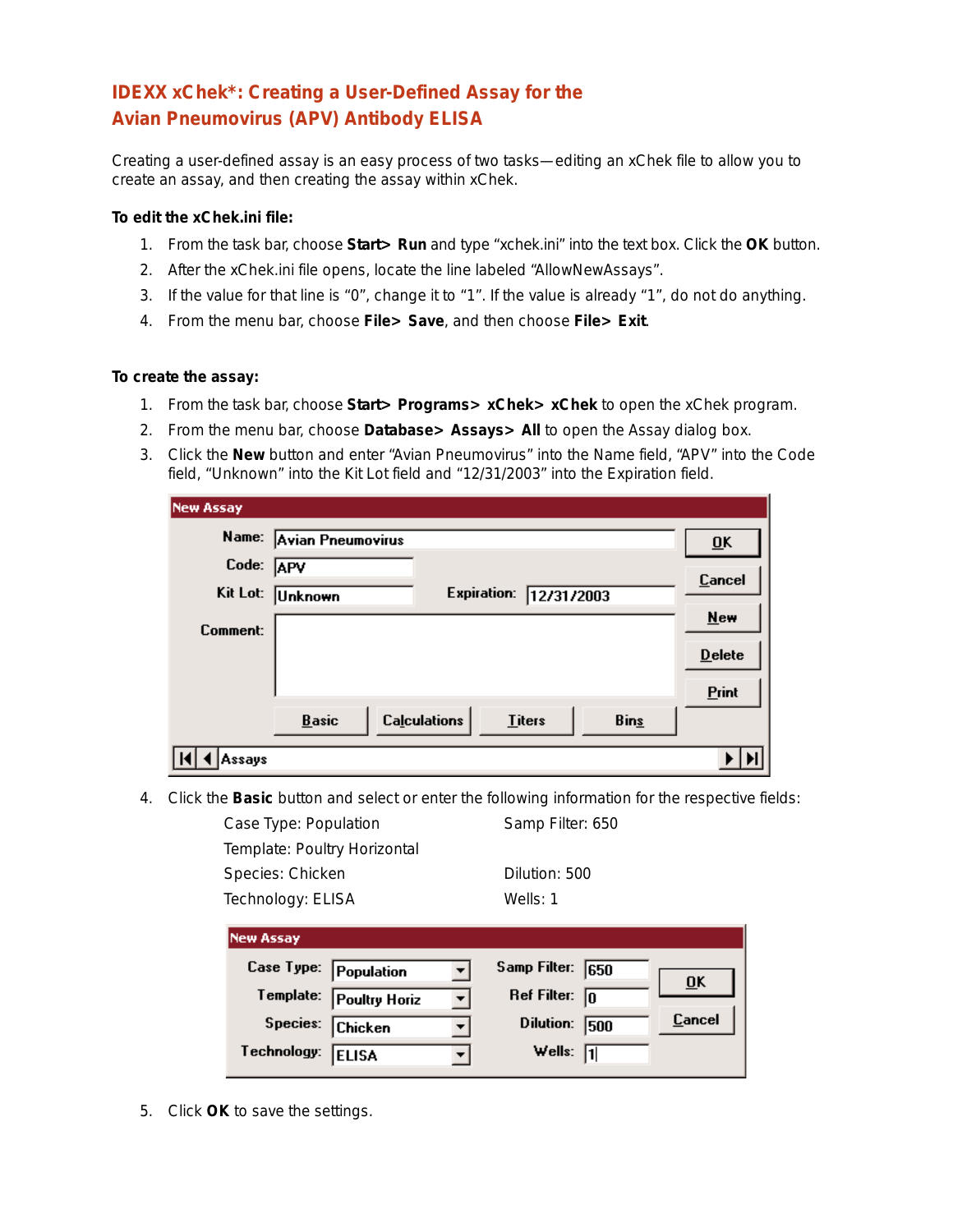- 6. Click the **Calculations** button and select or enter the following information:
	- "S" Part of Ratio: Sample1 Negative
	- "P" Part of Ratio: Positive Negative
	- "N" Part of Ratio: None
	- First Calculation
		- Variable: S/P
		- Positive Cutoff: 0.2
		- Suspect Cutoff: 0.2

| <b>New Assay</b>                                                                                                                     |                               |                                                                                                                                               |  |  |  |  |
|--------------------------------------------------------------------------------------------------------------------------------------|-------------------------------|-----------------------------------------------------------------------------------------------------------------------------------------------|--|--|--|--|
| <b>Formulas</b>                                                                                                                      |                               |                                                                                                                                               |  |  |  |  |
| "S" Part of Ratio: Sample1 - Negative                                                                                                |                               | $\overline{\mathbf{0}}$ K                                                                                                                     |  |  |  |  |
| "P" Part of Ratio:                                                                                                                   | Positive - Negative<br>Cancel |                                                                                                                                               |  |  |  |  |
| "N" Part of Ratio:                                                                                                                   | None                          | <b>Reset</b>                                                                                                                                  |  |  |  |  |
| <b>Blocking Factor:</b>                                                                                                              | None                          |                                                                                                                                               |  |  |  |  |
| <b>First Calculation</b><br>Variable:<br><b>S/P</b><br><b>Positive Cutoff:</b><br> 0.2 <br>Suspect Cutoff: 0.2<br><b>Comparison:</b> |                               | <b>Second Calculation</b><br>Variable:<br>None<br><b>Positive Cutoff:</b><br>10<br><b>Suspect Cutoff:</b><br>10<br><b>Comparison:</b><br>None |  |  |  |  |

- 7. Click **OK** to save these settings.
- 8. Click the **Titers** button and select or enter the information as indicated in the dialog box below:

| <b>New Assay</b> |                                                              |
|------------------|--------------------------------------------------------------|
| Titer 1:<br>397  | Titer 10: 17640<br>Slope: $\boxed{1.09}$<br>$\overline{0}$ K |
| Titer 2:<br>1000 | Titer 11:<br>Intercept:<br>21000<br>3.36<br>Cancel           |
| Titer 3:<br>2000 | <b>Base Var:</b><br>Titer 12: 24720<br> S/P                  |
| Titer 4:         | Titer 13:                                                    |
| 3840             | 28800                                                        |
| Titer 5:         | Titer 14:                                                    |
| 5520             | 33240                                                        |
| Titer 6:         | Titer 15:                                                    |
| 7440             | 38040                                                        |
| Titer 7:         | Titer 16:                                                    |
| 9600             | 43320                                                        |
| Titer 8:         | Titer 17:                                                    |
| 12000            | 49080                                                        |
| Titer 9:         | Titer 18:                                                    |
| 14640            | 55320                                                        |

- 9. Click **OK** to save these settings, and then click the **OK** button to save the assay to the database. You can now test for APV using the xChek Assay Management System.
- **NOTE:** xChek does not evaluate controls or results for validity when you use a user-defined assay. You must evaluate the results from each assay in accordance with good laboratory practices.